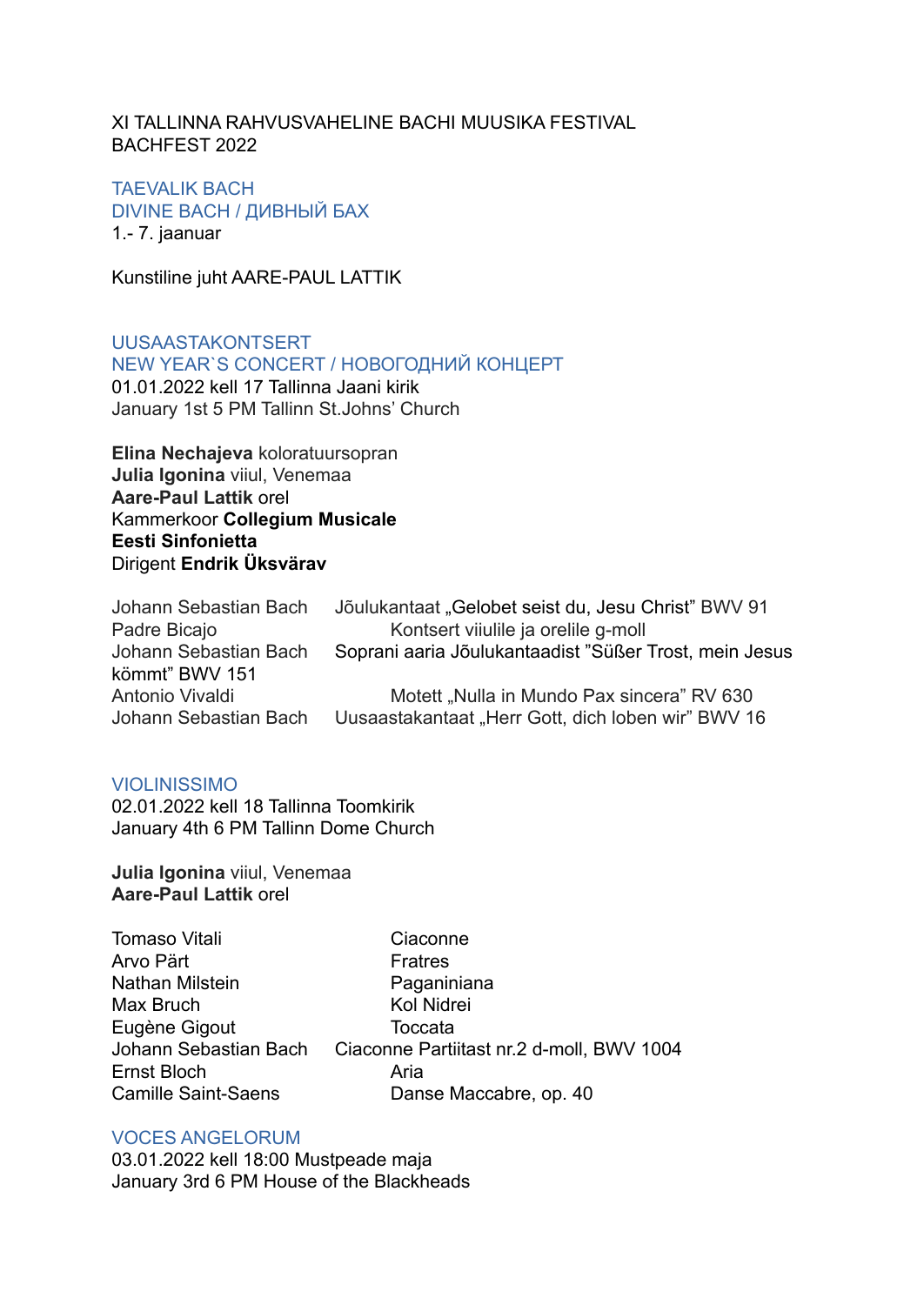**Marie Roos** sopran **Helena Kuljus** sopran **Endrik Üksvärav** bariton **Melissa Jõesaar** barokkviiul, gamba **Tõnu Jõesaar** barokktšello, gamba **Toomas Trass** orel

| Francois Couperin        | <b>Grand Jeux</b>                         |
|--------------------------|-------------------------------------------|
| Johann Sebastian Bach    | Auf, auf! Mein Herz, mit Freuden BWV 441  |
|                          | Der lieben Sonne licht und Pracht BWV 446 |
|                          | Die güldne Sonne BWV 451                  |
| <b>Francois Couperin</b> | Jucunda vox ecclesiae                     |
| Johann Sebastian Bach    | Es ist vollbracht BWV 458                 |
|                          | Ich bin ja, Herr, im deiner Macht BWV 464 |
|                          | Ich lass dich nicht BWV467                |
| <b>Francois Couperin</b> | Elevation "O misterium ineffabile"        |
| Johann Sebastian Bach    | Jesu, Jesu du bist mein BWV 470           |
|                          | Kom süsser tod BWV 478                    |
|                          | Liebster Immanuel BWV 485                 |
| <b>Francois Couperin</b> | Regina Coeli                              |
|                          | Tantum ergo sacramentum                   |
| Johann Sebastian Bach    | O Jesulein süss, o Jesulein mild BWV      |
|                          | Seelenweide BWV 497                       |
|                          | Sei gegrüsset Jesu gütig BWV 499          |
| <b>Francois Couperin</b> | Domine salvum fac regem                   |
| Johann Sebastian Bach    | Steh ich bei meinen Got BWV 503           |
|                          | Vergiss mein nicht, dass ich dein nicht   |
| vergesse BWV 504         |                                           |
|                          | Wo ist mein Shäflein, das ich liebe BWV   |
| 507                      |                                           |
| <b>Francois Couperin</b> | Lauda Sion salvatorem                     |
| Johann Sebastian Bach    | Fuuga g-moll BWV 1026                     |

# KATEDRAALIDE KÕLAD

The Sounds of Cathedrals / Звуки соборов 04.01.2022 kell 18:00 Tallinna Toomkirik January 4th 6 PM Dome Church

**Jean-Baptiste Dupont** orel, Prantsusmaa, Bordeaux katedraal

| Johann Sebastian Bach | Passacaglia c-moll BWV 582                          |
|-----------------------|-----------------------------------------------------|
|                       | Bourrée & Passepied, süidist BWV 1066               |
| César Franck          | 2e Choral                                           |
| Claude Debussy        | Passepied, Bergamasque süidist                      |
| Max Reger             | Introduktsioon ja Passacaglia f-moll, opus 63, nr 5 |
| a 6                   |                                                     |
| Improvisatsioonid     |                                                     |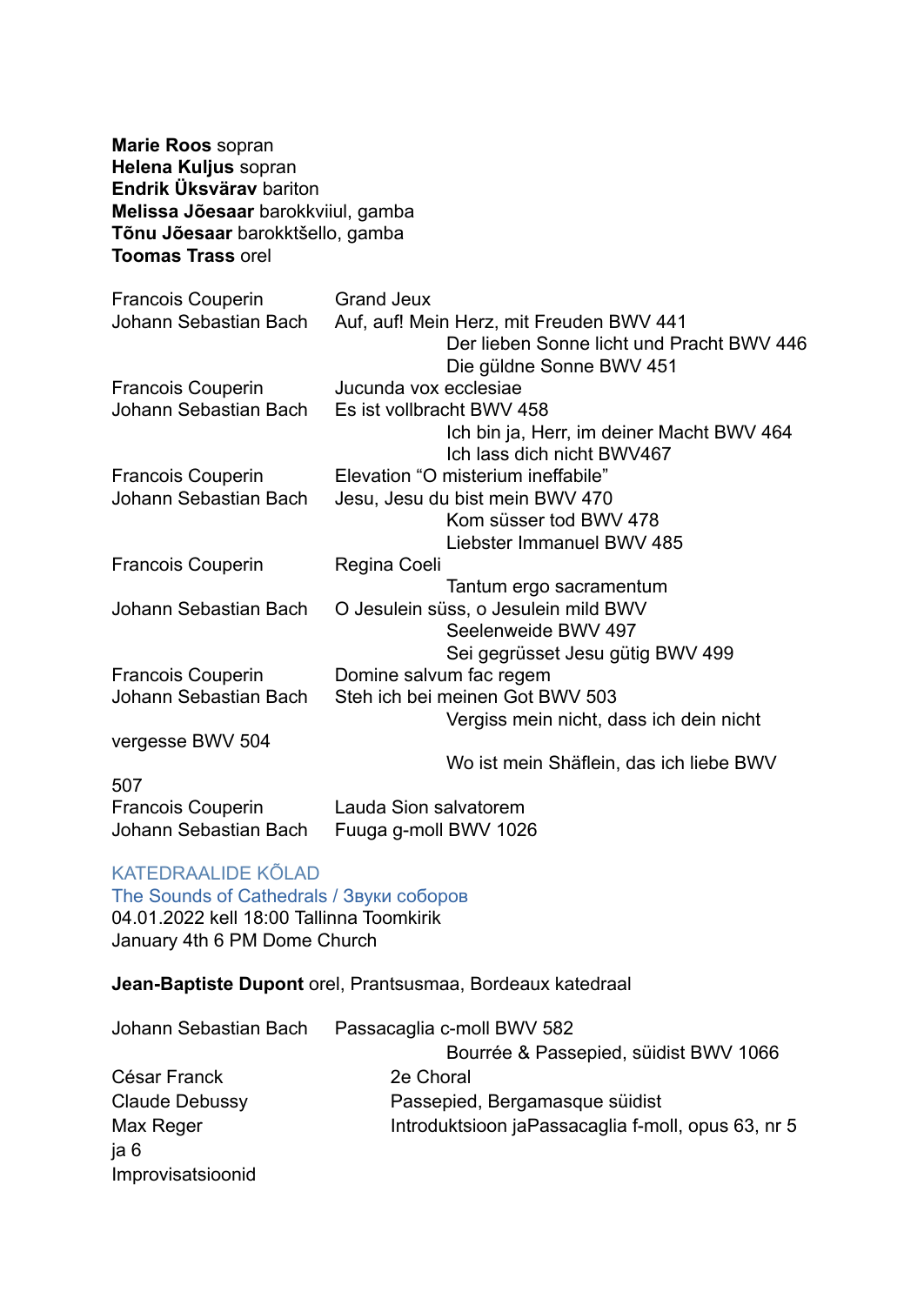# BACHI HIILGUSES In the Glory of Bach / Сияние Баха

05.01.2022 kell 18:00 Mustpeade maja January 5th 6 PM House of the Blackheads

### **Justin Taylor** klavessiin, Prantsusmaa

| Johann Sebastian Bach    | Tokkata e-moll BWV 914      |
|--------------------------|-----------------------------|
|                          | Tokkata D-duur BWB 912      |
| Louis Couperin           | Prelüüd c-moll              |
| <b>Francois Couperin</b> | Allemande La Ténébreuse     |
|                          | Les Barricades Mystérieuses |
|                          | L'Espagnole                 |
|                          | Chaconne La Favorite        |
| Jean-Philippe Rameau     | L'Egyptienne                |
|                          | Les Sauvages                |
| Jaques Duphly            | La Forgueray                |
| Jean-Baptiste Forqueray  | La Rameau                   |
|                          | La Sylva                    |
|                          | Jupiter                     |
| Jean-Philippe Rameau     | Gavotte & Doubles           |
|                          |                             |

## TAEVALIKES KÕRGUSTES

At Heavenly Heights / На небесных высотах N 06.01.2022 kell 18 Tallinna Toomkirik January 6th 6 PM Tallinn Dome Church

**Evgeny Avramenko** orel, Venemaa, Kaliningradi katedraal **Ksenia Avramenko** flööt, Venemaa

| Johann Sebastian          | Bach Passacaglia in c BWV 582               |
|---------------------------|---------------------------------------------|
|                           | Sonaat in g flöödile ja orelile BWV 1020    |
| Eugène Joseph Bozza Aria  |                                             |
| <b>Alexandre Guilmant</b> | Finaal Sonaadist nr. 1 p. 42                |
| Benjamin Godard           | Süit                                        |
|                           | Idüll, Allegretto, Valss                    |
| Pjotr Tsaikovski          | Suhkruhaldja tants balletist "Pähklipureja" |
| <b>Claude Debussy</b>     | <b>Syrinx</b>                               |
| G.Bizet/F.Borne           | Särav fantaasia ooperi "Carmen" teemadel    |

## MAGNIFICENT!

07.01.2022 kell 18:00 Mustpeade maja January 7th 6 PM House of the Blackheads

**Ksenia Avramenko** flööt **Linda-Anette Verte** viiul